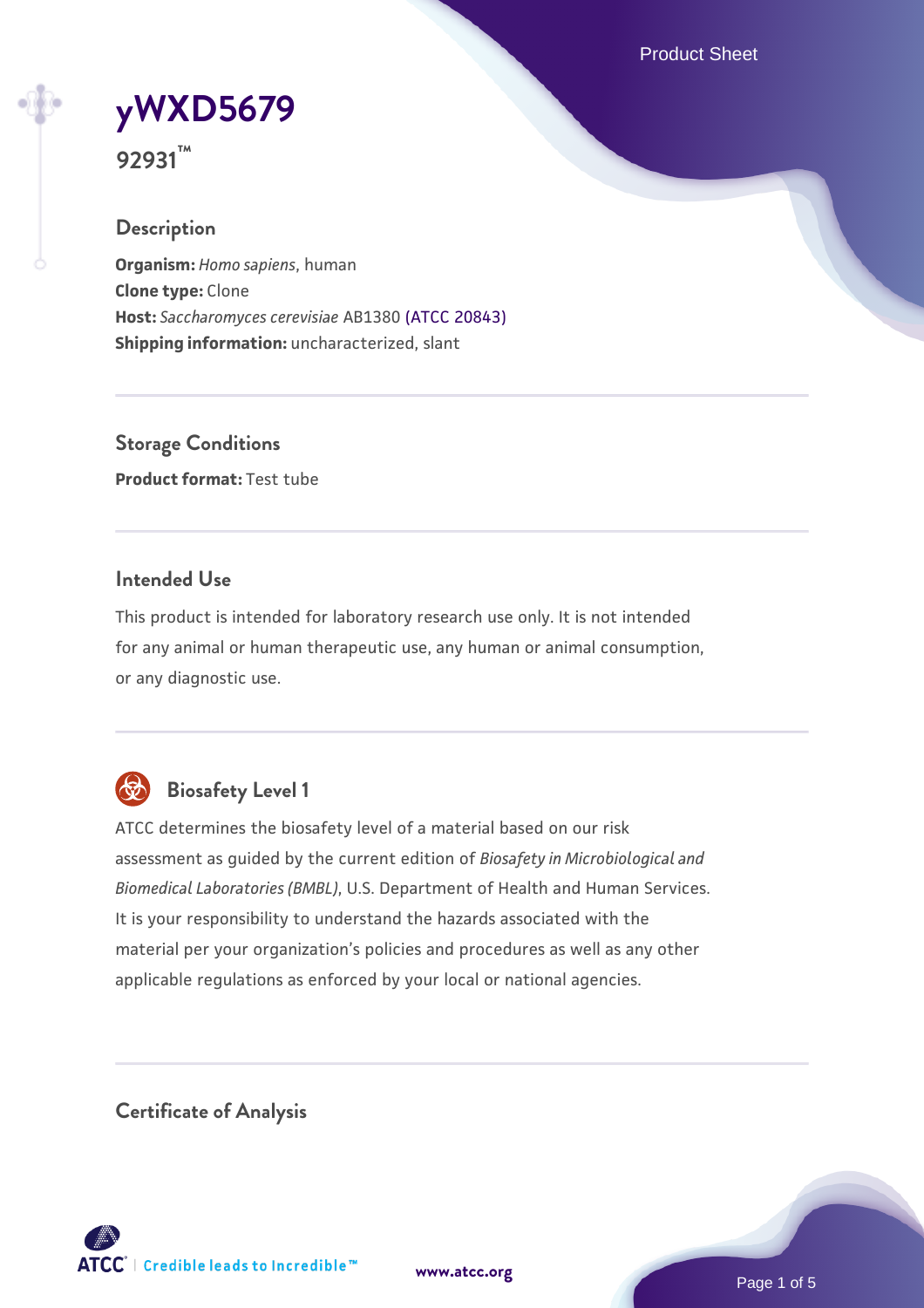# **[yWXD5679](https://www.atcc.org/products/92931)** Product Sheet **92931**

For batch-specific test results, refer to the applicable certificate of analysis that can be found at www.atcc.org.

# **Insert Information**

**Type of DNA:** genomic **Genome:** Homo sapiens **Chromosome:** X X pter-q27.3 **Gene name:** DNA Segment, single copy **Gene product:** DNA Segment, single copy [DXS4626] **Gene symbol:** DXS4626 **Contains complete coding sequence:** Unknown **Insert end:** EcoRI

# **Vector Information**

**Construct size (kb):** 225.0 **Intact vector size:** 11.454 **Vector name:** pYAC4 **Type of vector:** YAC **Host range:** *Saccharomyces cerevisiae*; *Escherichia coli* **Vector information:** other: telomere, 3548-4235 other: telomere, 6012-6699 Cross references: DNA Seq. Acc.: U01086 **Cloning sites:** EcoRI **Markers:** SUP4; HIS3; ampR; URA3; TRP1 **Replicon:** pMB1, 7186-7186; ARS1, 9632-10376

# **Growth Conditions**

**Medium:** 



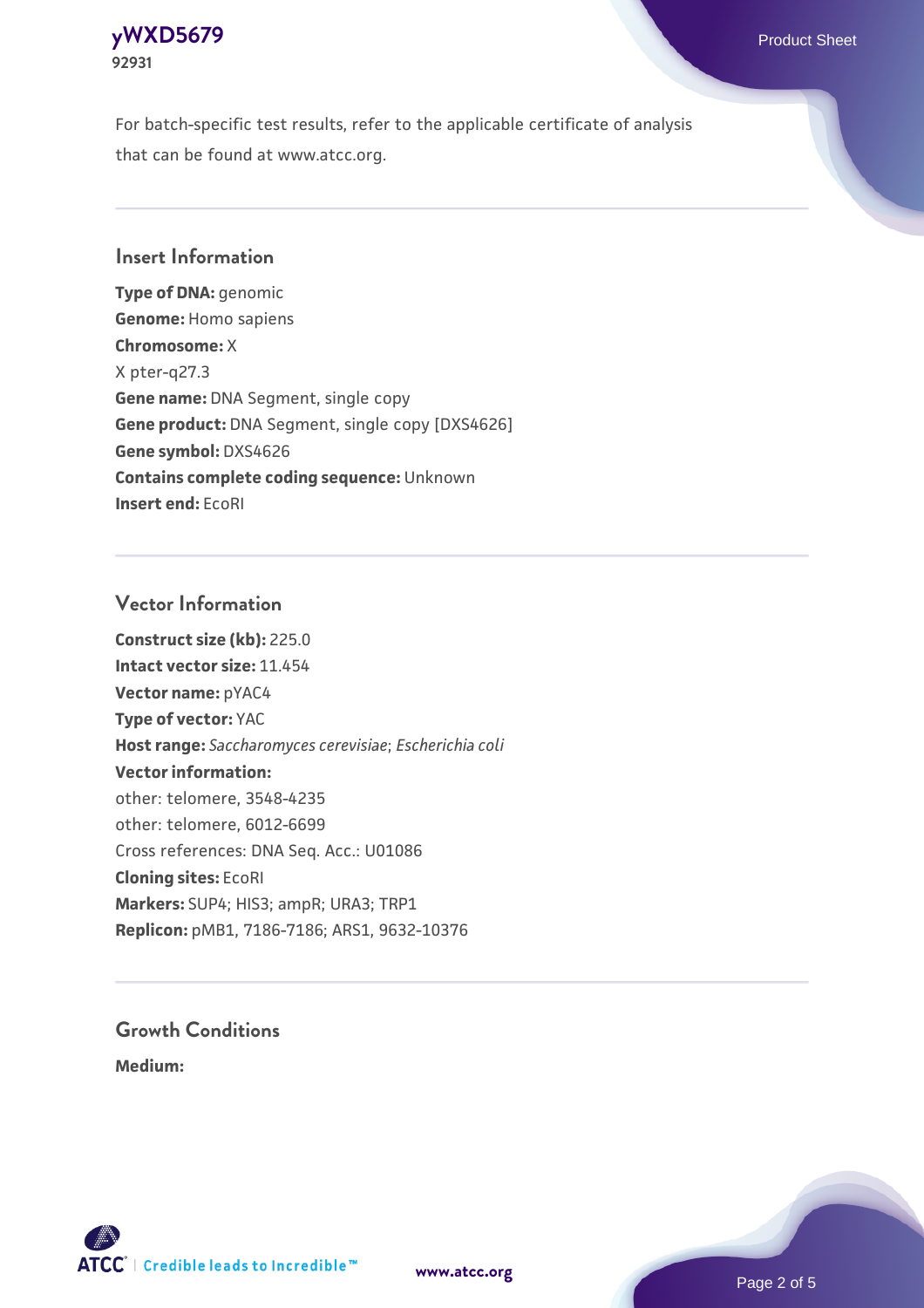**[yWXD5679](https://www.atcc.org/products/92931)** Product Sheet **92931**

[ATCC Medium 1245: YEPD](https://www.atcc.org/-/media/product-assets/documents/microbial-media-formulations/1/2/4/5/atcc-medium-1245.pdf?rev=705ca55d1b6f490a808a965d5c072196) **Temperature:** 30°C

#### **Notes**

More information may be available from ATCC (http://www.atcc.org or 703- 365-2620).

# **Material Citation**

If use of this material results in a scientific publication, please cite the material in the following manner: yWXD5679 (ATCC 92931)

# **References**

References and other information relating to this material are available at www.atcc.org.

### **Warranty**

The product is provided 'AS IS' and the viability of ATCC® products is warranted for 30 days from the date of shipment, provided that the customer has stored and handled the product according to the information included on the product information sheet, website, and Certificate of Analysis. For living cultures, ATCC lists the media formulation and reagents that have been found to be effective for the product. While other unspecified media and reagents may also produce satisfactory results, a change in the ATCC and/or depositor-recommended protocols may affect the recovery, growth, and/or function of the product. If an alternative medium formulation or reagent is used, the ATCC warranty for viability is no longer



**[www.atcc.org](http://www.atcc.org)**

Page 3 of 5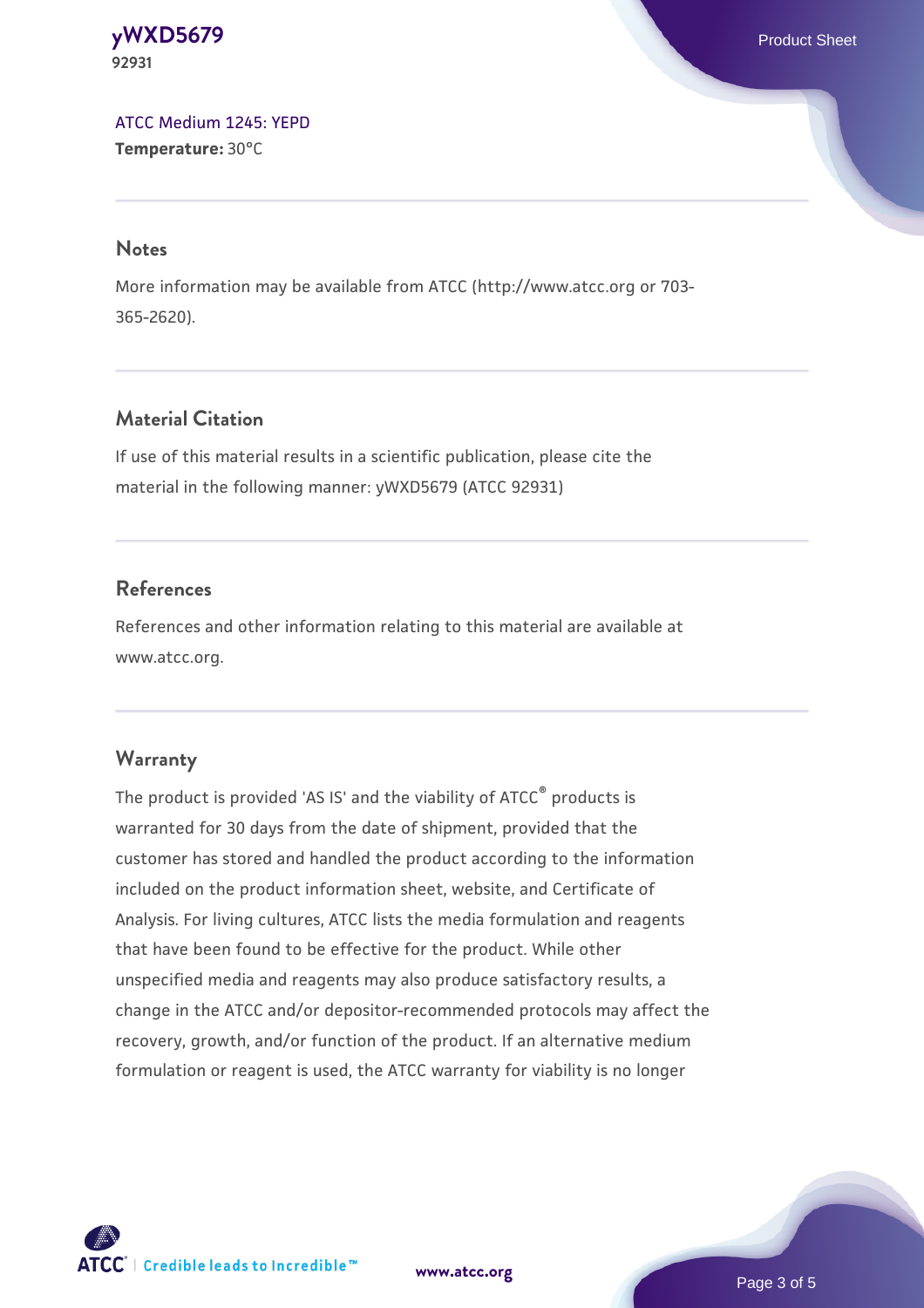**[yWXD5679](https://www.atcc.org/products/92931)** Product Sheet **92931**

valid. Except as expressly set forth herein, no other warranties of any kind are provided, express or implied, including, but not limited to, any implied warranties of merchantability, fitness for a particular purpose, manufacture according to cGMP standards, typicality, safety, accuracy, and/or noninfringement.

#### **Disclaimers**

This product is intended for laboratory research use only. It is not intended for any animal or human therapeutic use, any human or animal consumption, or any diagnostic use. Any proposed commercial use is prohibited without a license from ATCC.

While ATCC uses reasonable efforts to include accurate and up-to-date information on this product sheet, ATCC makes no warranties or representations as to its accuracy. Citations from scientific literature and patents are provided for informational purposes only. ATCC does not warrant that such information has been confirmed to be accurate or complete and the customer bears the sole responsibility of confirming the accuracy and completeness of any such information.

This product is sent on the condition that the customer is responsible for and assumes all risk and responsibility in connection with the receipt, handling, storage, disposal, and use of the ATCC product including without limitation taking all appropriate safety and handling precautions to minimize health or environmental risk. As a condition of receiving the material, the customer agrees that any activity undertaken with the ATCC product and any progeny or modifications will be conducted in compliance with all applicable laws, regulations, and guidelines. This product is provided 'AS IS' with no representations or warranties whatsoever except as expressly set forth herein and in no event shall ATCC, its parents, subsidiaries, directors, officers, agents, employees, assigns, successors, and affiliates be liable for indirect, special, incidental, or consequential damages of any kind in connection with or arising out of the customer's use of the product. While reasonable effort is made to ensure authenticity and reliability of materials on deposit, ATCC is not liable for damages arising from the misidentification or



**[www.atcc.org](http://www.atcc.org)**

Page 4 of 5